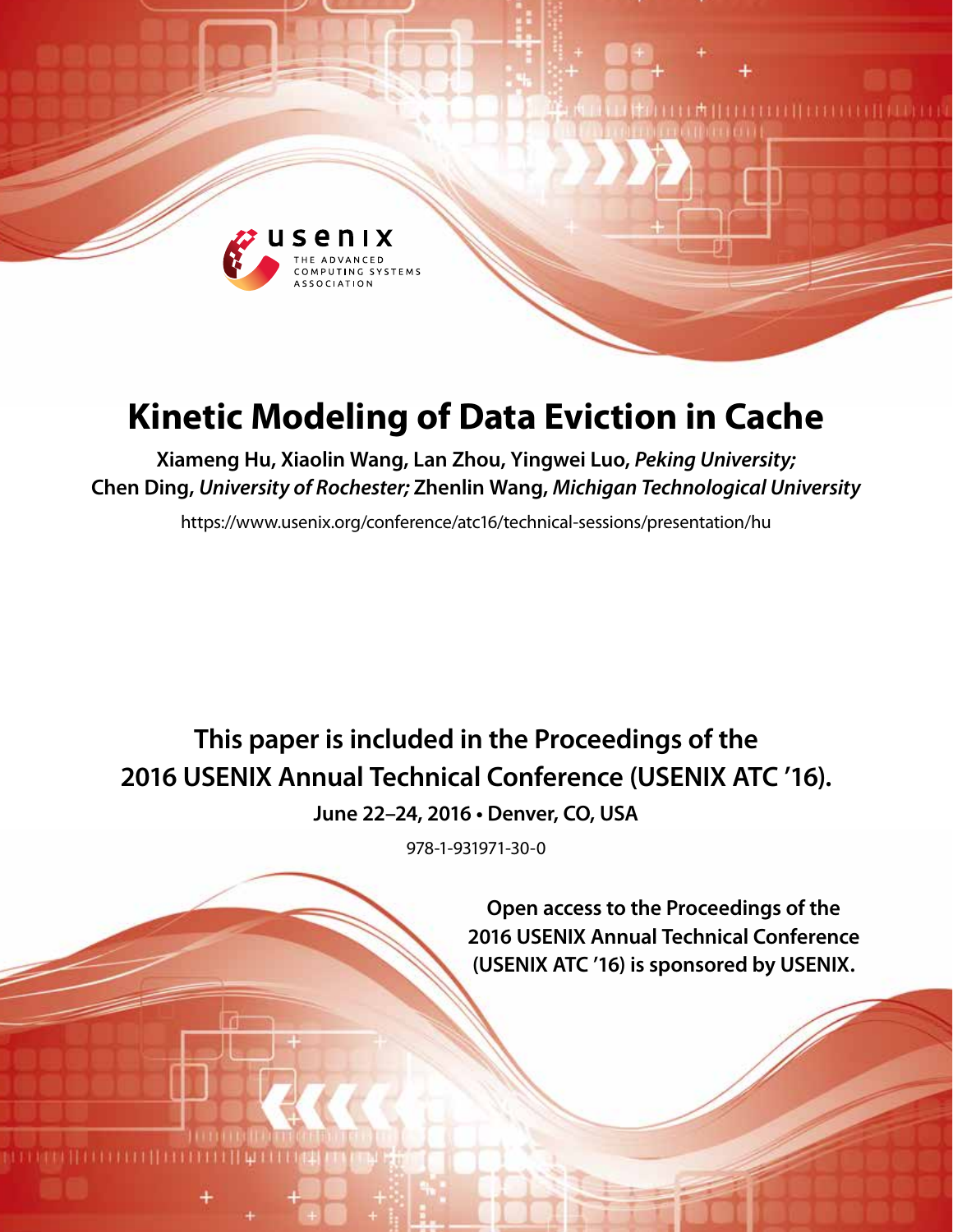## Kinetic Modeling of Data Eviction in Cache

Xiameng Hu, Xiaolin Wang, Lan Zhou, Yingwei Luo *Peking University*

Chen Ding *University of Rochester*

Zhenlin Wang *Michigan Technological University*

1

## Abstract

The reuse distance (LRU stack distance) is an essential metric for performance prediction and optimization of storage and CPU cache. Over the last four decades, there have been steady improvements in the algorithmic efficiency of reuse distance measurement. This progress is accelerating in recent years both in theory and practical implementation.

In this paper, we present a kinetic model of LRU cache memory, based on the average eviction time (AET) of the cached data. The AET model enables fast measurement and low-cost sampling. It can produce the miss ratio curve (MRC) in linear time with extremely low space costs. On both CPU and storage benchmarks, AET reduces the time and space costs compare to former techniques. Furthermore, AET is a composable model that can characterize shared cache behavior through modeling individual programs.

#### 1 Introduction

A memory system is a multi-level structure where the upper level of memory often plays the role of cache for the lower level of storage. This design is motivated by a simple fact of *program locality*: in any time period, only a small fraction of data in a program will be frequently used. This behavior used to be modeled by the working set locality theory [1] where data locality is characterized by working set size (WSS) [2, 3]. Locality characterization techniques have been developed for decades. They are widely used for management and optimization at different levels of memory hierarchy.

Much progress has been made to model locality through reuse distance analyses and the result miss ratio curves (MRCs), as shown in Figure 1. From the reference trace of a program, accurate MRC can be calculated by measuring reuse distance (LRU stack distance as defined by Mattson et al. [4]). Reuse distance is the number of distinct data accesses between two consecutive accesses to the same location. Precise reuse distance tracking requires  $O(N \log M)$  time and  $O(M)$  space for a trace of *N* accesses to *M* distinct elements [5].

For CPU workloads, the recent footprint theory [6], StatStack [7] and time-to-locality conversion [8, 9] use *reuse time* instead of reuse distance to model the workloads. Reuse time is the time between an access and its next reuse. The footprint approach reduces the run-time overhead of MRC measurement to  $O(N)$ .<sup>1</sup> However, the space overhead of the footprint algorithm is still *O*(*M*).

As for storage workloads, their sizes are usually much larger than CPU workloads and their life span may last for weeks or more. Therefore, techniques like the footprint analysis may require too much space. *Counter Stacks* [11] and *SHARDS* [12] are recent breakthroughs to reduce space cost in asymptotic complexity [11] and in practice [12]. Counter Stacks uses probabilistic counters and for the first time can measure reuse distances in sublinear space with a guaranteed accuracy [13]. SHARDS

<sup>&</sup>lt;sup>1</sup>The working-set theory has a similar effect and same time and space complexity [10, 3]. See Sec. 2.8 of [6] for a comparison.



Figure 1: Time and space cost of MRC profiling algorithms.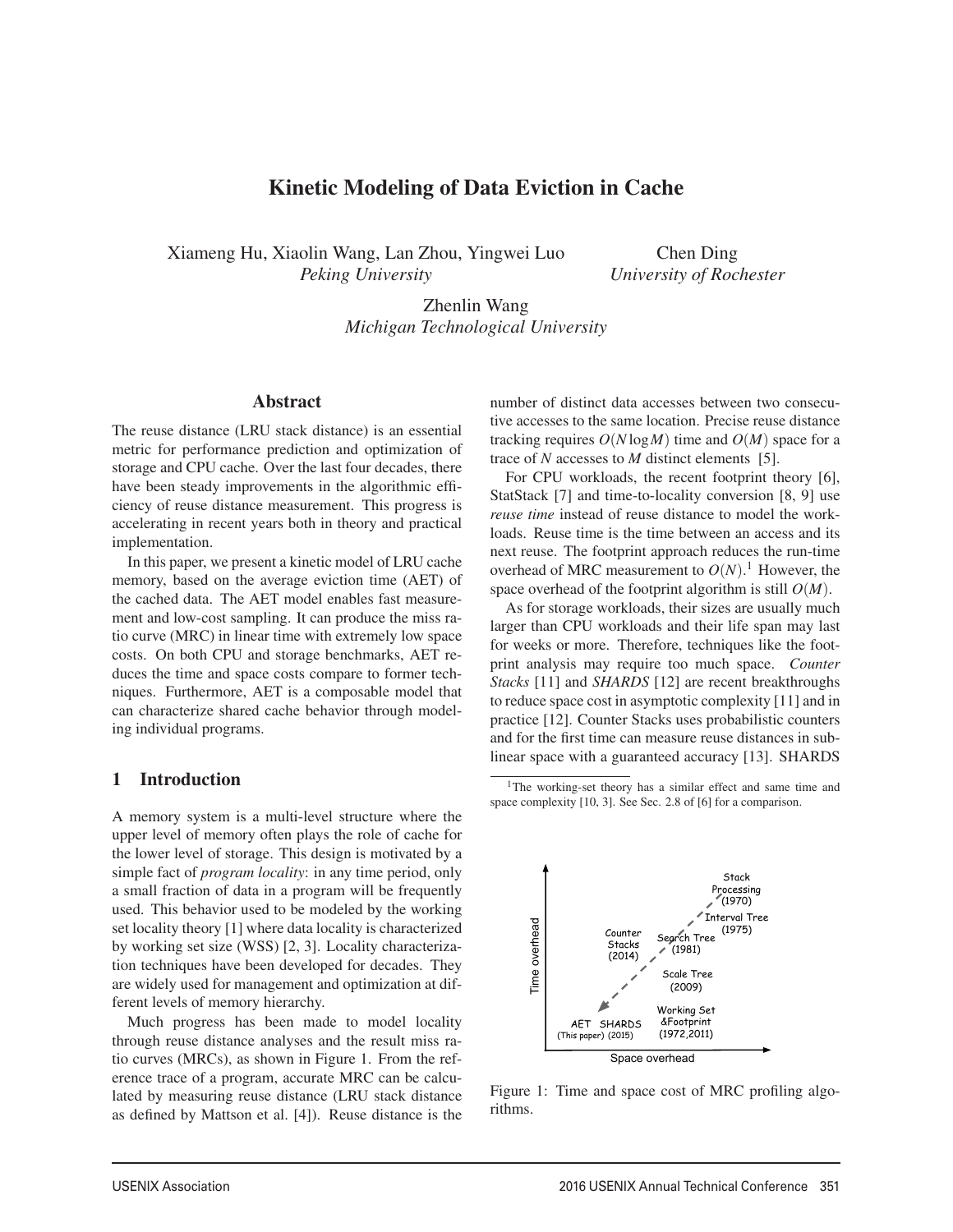uses a splay tree to track the reuse distances of sampled data. The time and space consumption is reduced to an extremely low level. However, Counter Stacks and SHARDS cannot characterize shared cache behavior through modeling individual programs.

This paper describes a new kinetic model for MRC construction of LRU caches based on average eviction time (AET). AET runs in linear time asymptotically and uses sampling to minimize the space overhead. In evaluation, AET has the lowest level space and run-time overhead compared to past techniques, for both CPU workloads and storage workloads, while maintaining high MRC accuracy. Although SHARDS is comparable to AET in time and space overhead, AET is a composable metric, i.e. the MRC of a multi-programmed workload in shared cache can be computed directly from the AET of its member programs.

### 2 AET Model

This section describes the kinetic model. Section 2.1 uses an example to introduce the basic concepts especially the eviction time. Section 2.2 formulates and computes the average eviction time (AET) by solving the distance integration equation. Section 2.3 discusses the correctness of the model. Section 2.4 models the shared cache and solves the eviction-time equalization equation.

### 2.1 LRU Stack and Eviction Time

LRU cache can be logically viewed as a stack [4]. Data blocks are ranked by their recent access time from most recent to least recent. Every access brings the accessed data to the top of the stack. The bottom of the stack stores the least recently used data and is evicted on a miss (when the cache is full).

When a data block is loaded into cache on a miss, it may be reused for several times (hits) before it is evicted. The *eviction time* is the time between the last access and the eviction. It is the duration that the block moves from the top of the stack to the bottom for the *last* time. At an eviction at time *t*, looking backwards to the most recent time *u* when the evicted block was referenced, the time interval  $t - u$  is the eviction time. Notice that  $u$  could also be the time the data block was brought in (a miss). In general, the eviction time is the last segment of the residence time of the data block.

For example, block *d* in the cache in Figure 2 is loaded at time 3, last accessed at time 5, and evicted at time 10. The eviction time is 5, shown by the shaded area.<sup>2</sup>

To model the eviction time, we need to model the progression that leads to the eviction. We define the *arrival*

2

| time                    | ref            |                                                  | rt             | hit          |
|-------------------------|----------------|--------------------------------------------------|----------------|--------------|
| 0                       | a              | $\bf a$                                          | $\infty$       | 0            |
| $\mathbf{1}$            | b              | p<br>a                                           | $\infty$       | 0            |
| $\overline{\mathbf{c}}$ | c              | b<br>c<br>$\mathbf{a}$                           | $\infty$       | 0            |
| з                       | d              | d<br>b<br>c<br>a                                 | $\infty$       | 0            |
| 4                       | $\mathbf{a}$   | d<br>b<br>$\mathbf{a}$<br>c                      | 4              | $\mathbf 1$  |
| 5                       | d              | d<br>$\mathbf b$<br>$\mathbf{a}$<br>$\mathbf{c}$ | $\overline{a}$ | $\mathbf 1$  |
| 6                       | $\overline{a}$ | d<br>$\mathbf b$<br>$\mathbf{a}$<br>$\mathbf{c}$ | $\overline{a}$ | $\mathbf 1$  |
| 7                       | b              | $\mathbf b$<br>${\bf d}$<br>c<br>$\mathbf{a}$    | 6              | $\mathbf 1$  |
| 8                       | $\overline{a}$ | d<br>b<br>$\mathbf{c}$<br>$\mathbf{a}$           | $\overline{2}$ | $\mathbf{1}$ |
| 9                       | c              | b<br>d<br>$\mathbf{c}$<br>$\mathbf{a}$           | 7              | $\mathbf 1$  |
| 10                      | e              | b<br>c<br>a<br>e                                 | $\infty$       | 0            |
| 11                      | d              | d<br>e<br>c<br>a                                 | 6              | 0            |

Figure 2: Example 4-block cache, viewed as a stack, showing logical time, data referenced each time (ref), reuse time (rt) of each access and whether the access is a cache hit. The shaded area is the eviction time of *d*.

*time*  $T_m$  as the time it takes for a block to reach stack position *m* (from its last access). For size *c* cache, the arrival time is a (subscripted) function  $T_m$ ,  $m = 0, \ldots, c-1$ . Naturally,  $T_0 = 0$  and the eviction time is  $T_c$ , which is the time the data block leaves position  $c - 1$ . To illustrate, Table 1 shows the arrival time  $T_m$  of *d* for size 4 cache. As *m* increments from 0 to 3, *Tm* increases from 0 to 5.

The movement of block *d* depends on how other data are accessed. At each access in the eviction process (shaded area in Figure 2), *d* either stays at its current position or steps down one position. The *condition of movement* is simple: *d* moves down from a position *m* if and only if the access is a miss, or if the stack position of the accessed data  $m'$  is greater than  $m$ , that is, lower in the stack. We define  $T_0$  to be 0. Obviously,  $T_1$  is al-

Table 1: The kinetic model illustrated by *d*'s eviction in the shaded area in Figure 2. The arrival time  $T_m$  (third row) depends on the movement condition: whether the reuse time (last row) is greater than  $T_m$ . The eviction time is  $T_4 = 5$ .

| Logical time       |  |  |          |
|--------------------|--|--|----------|
| Position <i>m</i>  |  |  | evicted  |
| Arrival time $T_m$ |  |  |          |
| Current reuse time |  |  | $\infty$ |

<sup>2</sup>Eviction time is part of the *residence time*, which can be estimated using queuing theory (as "response time", Chapter 9 [14]).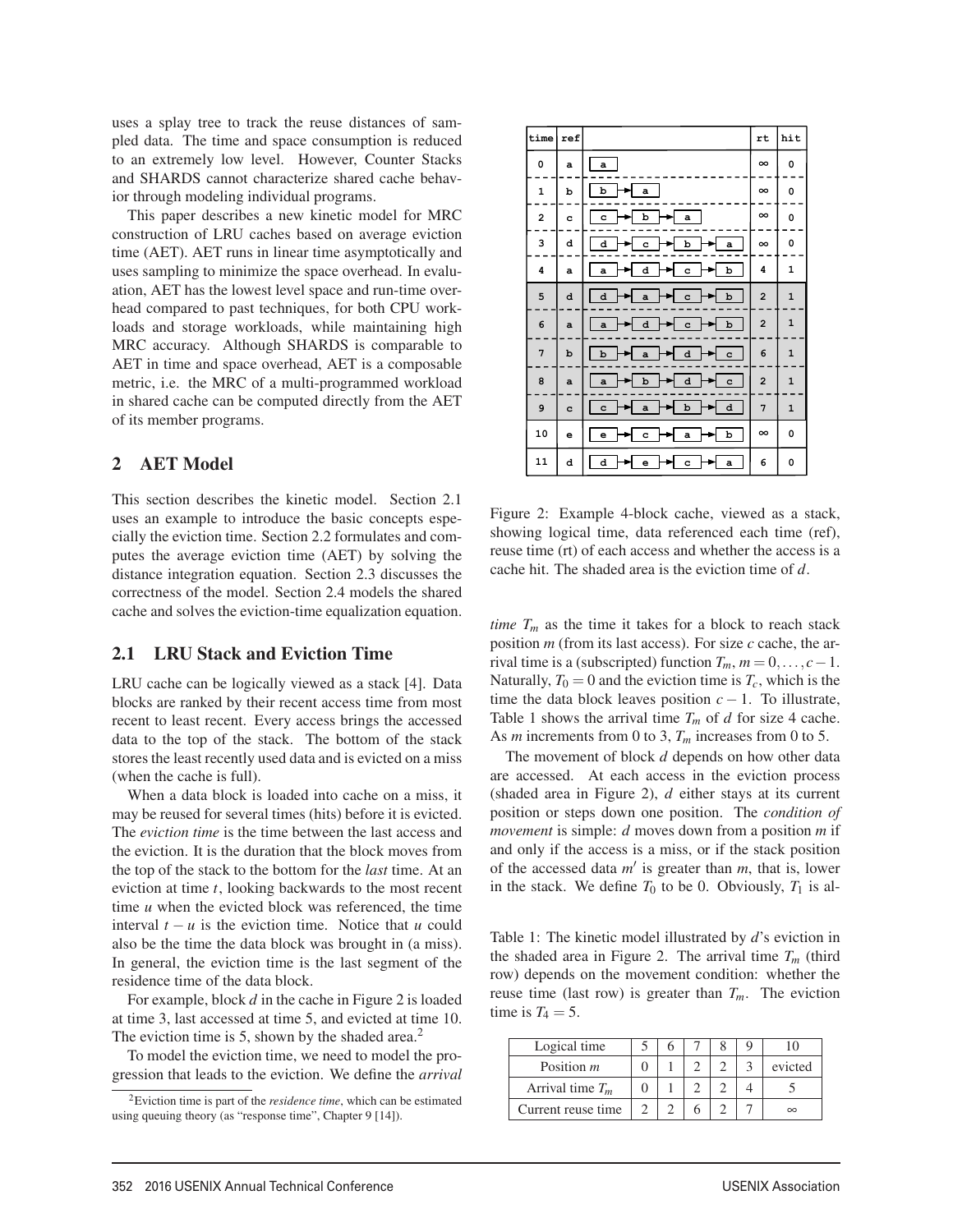ways 1, since the access to any other block must bring it to stack position 0 and dislodge *d*, as it happens at time 6 for *d*.

The condition of movement can be simplified, because we do not need the exact location of the accessed data. It suffices to know the relative location. For a simpler test, we use the reuse time rather than the stack location. When block *z* is accessed, and *d* is at stack position *m*, *d* moves down if and only if the (backward) reuse time of *z* is greater than *d*'s arrival time *Tm*.

The relation between the eviction time and the reuse time is illustrated by our example. The last row of Table 1 shows the reuse time of each access during *d*'s movement. Block *d* moves its position (shown in the second row) whenever the reuse time (the last row) is greater than the arrival time (the third row).

We next model the average eviction time for all data in cache. The arrival time  $T_m$  will be defined similarly as the average for all data.

#### 2.2 Average Eviction Time (AET)

 $AET(c)$  is the Average Eviction Time for all data evictions in a fully associative LRU cache of size  $c$ .  $T_m$  is the average arrival time for a data block to reach position *m* (in its eviction process). Obviously,  $T_0 = 0$  and  $AET(c) = T_c$ . The movement condition is no longer individual but now collective and depends on the reuse times of all data.

Let *n* be the total number of references and  $rt(t)$  be the number of references with reuse time  $t$ .  $f(t)$  is the proportion of reuses with reuse time *t*, defined as follows.

$$
f(t) = \frac{rt(t)}{n} \tag{1}
$$

For an access,  $P(t)$  is the probability that its reuse time is greater than *t*:

$$
P(t) = \sum_{t+1}^{\infty} f(t)
$$
 (2)

The movement condition is now a probability. It is actually  $P(t)$ . This can be interpreted as follows: in a unit time, a data block moves by  $P(t)$  position. To use a familiar concept, we call it the *travel speed*. At position *m*, the average arrival time is  $T_m$ , and the travel speed  $\nu(T_m)$  is the probability in logical time:

$$
v(T_m) = P(T_m) \tag{3}
$$

3

For a given block at each stack position, the moving speed is easy to define: either moving one position at the next access or stay in place (no movement). This travel speed may slow down and then speed up. On average for all evictions, however, the velocity is monotone and nonincreasing. By definition,  $P(T_m)$  is monotone and nonincreasing with  $T_m$ . It follows from Eq. 3 that the travel speed at position *m* is monotone and non-increasing with *m*.

We now construct an equation to solve for  $T_m$  and then *AET*(*c*). The equation connects three metrics: velocity  $v(T_m)$ , average arrival time  $T_m$ , and cache size *c*. This connection is shown pictorially in Figure 3.



Figure 3: As the average arrival time  $(T_m)$  increases along the *x*-axis, the *y*-axis shows the travel speed  $v(T_m)$  at each  $T_m$ . The integral of of *v* over *T* gives the movement distance, which is the area under the curve. The shaded area shows the increment of stack position (which is 1).

In Figure 3, the *x*-axis shows the average arrival time  $(T_m)$  as it increases. At each  $T_m$ , we use Eq. 3 to compute the travel speed  $v(T_m)$ , shown in the *y*-axis. The figure shows an example curve, which is monotonically nonincreasing. The integral of *v* over *T* gives the movement distance, i.e. the stack position it travels to. It is the area under the curve. The shaded area shows the increment of the stack position (which is 1).

The three metrics are discrete functions. The subtle but critical problem is the difference in their discrete units. When we measure the cache size and the data movement in cache, a single step is a stack position. When we measure the reuse time, a single step is an access. We may call the former the spatial unit and the latter the temporal unit. The two units are not the same. Figure 3 shows that from the same base  $T_m$ , the temporal increment  $T_m + 1$  is less than or equal to the spatial increment  $T_{m+1}$ .

We use the temporal-unit function of reuse time to derive the spatial-unit function of AET. Let's consider how the speed changes as a data block travels. From the monotonicity mentioned earlier, the change must be a deceleration. Based on the velocity formula (Eq. 3), the following gives the exact deceleration from  $T_m$  to  $T_m + \Delta T$ .

$$
v(T_m + \Delta T) = v(T_m) - \sum_{t=T_m}^{T_m + \Delta T - 1} f(t),
$$
 (4)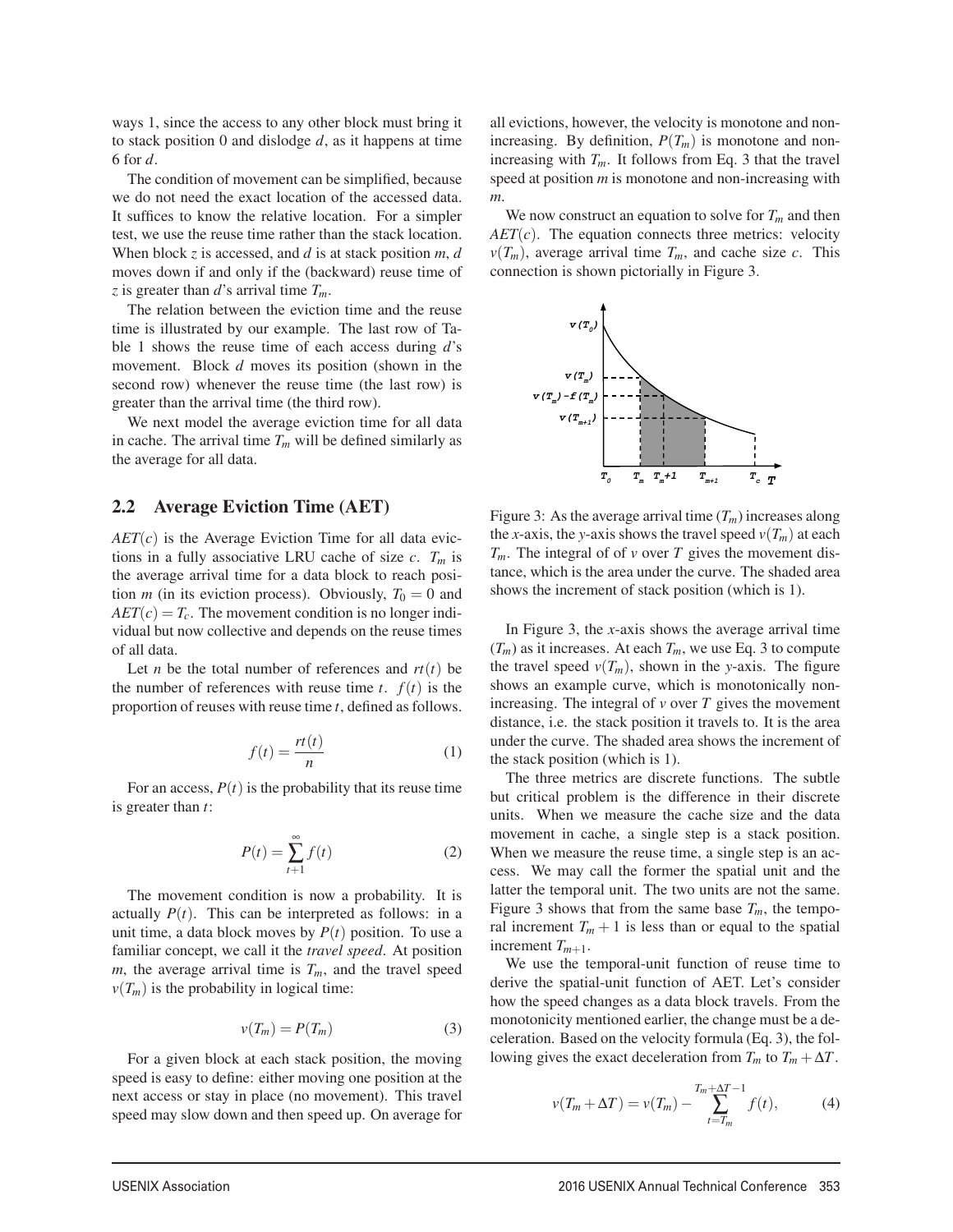where ∆*T* stands for the time increase over *Tm*. The unit is temporal, so the minimal  $\Delta T$  is one, i.e. one access.

Now we are ready to formulate the first kinetic equation, Distance Integration (DI). It combines the temporal and spatial increments to compute the complete movements. First, let's consider the spatial increment. From  $T_m$  to  $T_{m+1}$ , the data travels one stack position (the shaded area in Figure 3). Second, we add the temporal increment as follows. For each spatial increment (*m*), we compute the deceleration by integrating in the temporal unit (d*x*), given in Eq. 4. Finally, we sum over the spatial increment from 0 to cache size *c*. The result is the total distance traveled, e.g. the area below the example curve in Figure 3, which is the cache size *c* when the arrival time reaches  $T_c$ .

$$
\sum_{m=0}^{c-1} \int_{T_m}^{T_{m+1}} \left( v(T_m) - \sum_{t=T_m}^{x-1} f(t) \right) dx = c \tag{5}
$$

DI is an implicit equation. Its solution, as it turns out, is  $AET(c)$ . Consider the speed at each time step x from 0 to  $AET(c)$ , and the time it takes at each step, we have:

$$
\int_0^{AET(c)} P(x) dx = c \tag{6}
$$

This equation is in fact the same as Eq. 5. The equivalence is proved as follows.

$$
\sum_{m=0}^{c-1} \int_{T_m}^{T_{m+1}} (\nu(T_m) - \sum_{t=T_m}^{x-1} f(t)) dx
$$
  
\n
$$
= \sum_{m=0}^{c-1} \int_{T_m}^{T_{m+1}} (P(T_m) - \sum_{t=T_m}^{x-1} f(t)) dx
$$
  
\n
$$
= \sum_{m=0}^{c-1} \int_{T_m}^{T_{m+1}} (P(T_m) - (P(T_m) - P(x))) dx
$$
  
\n
$$
= \sum_{m=0}^{c-1} \int_{T_m}^{T_{m+1}} P(x) dx
$$
  
\n
$$
= \int_{T_0}^{T_1} P(x) dx + \int_{T_1}^{T_2} P(x) dx
$$
  
\n
$$
= \int_{0}^{AET(c)} P(x) dx
$$

From AET to MRC Eq. 6 shows that AET calculation takes linear time. The only information it needs is the reuse time histogram (RTH), which gives  $P(x)$ , and can be measured in linear time. The miss ratio  $mr(c)$  at cache size  $c$  is the probability that a reuse time is greater than the average eviction time  $AET(c)$ :

$$
mr(c) = P(AET(c))\tag{7}
$$

4

During the integration of Eq. 6 from 0 to maximal reuse time, the miss ratios of all cache sizes can be computed in linear time at once.



Figure 4: RTH and cold miss example

Impact of Cold Misses In a program execution, the first access to any data block should be a cold miss. Because every cold miss will insert a new data block at the head of the LRU priority list, it will push down all the data in the list by one position. In the kinetic equation, no matter where the data is, the cold misses always contribute a fixed share of probability that moves the data. Therefore, in AET model, we define the reuse time of every cold miss to be infinite, and we count the number of cold misses in the  $\infty$  bin of the reuse time histogram (RTH), as in the example shown in Figure 4.

### 2.3 Correctness

The conversion from AET to miss ratio is not always correct. The correct miss ratio for cache size *c* is the proportion of reuse distances  $d > c$ .

The inverse of the AET function is in fact an estimation of reuse distance. For a reuse time *t*, the reuse distance *d* is the distance the data block traveled down the cache stack, so  $t = AET(d)$  and:

$$
d = AET^{-1}(t) \tag{8}
$$

AET conversion is equivalent to first estimating the reuse distance and then using the estimated reuse distance:

$$
mr(c) = \frac{\sum_{x>c} rd(x)}{n}
$$
  
= 
$$
\frac{\sum_{t>AET(c)} rd(AET^{-1}(t))}{n}
$$
  
= 
$$
\frac{\sum_{t>AET(c)} rt(t)}{n}
$$
  
= 
$$
P(AET(c)),
$$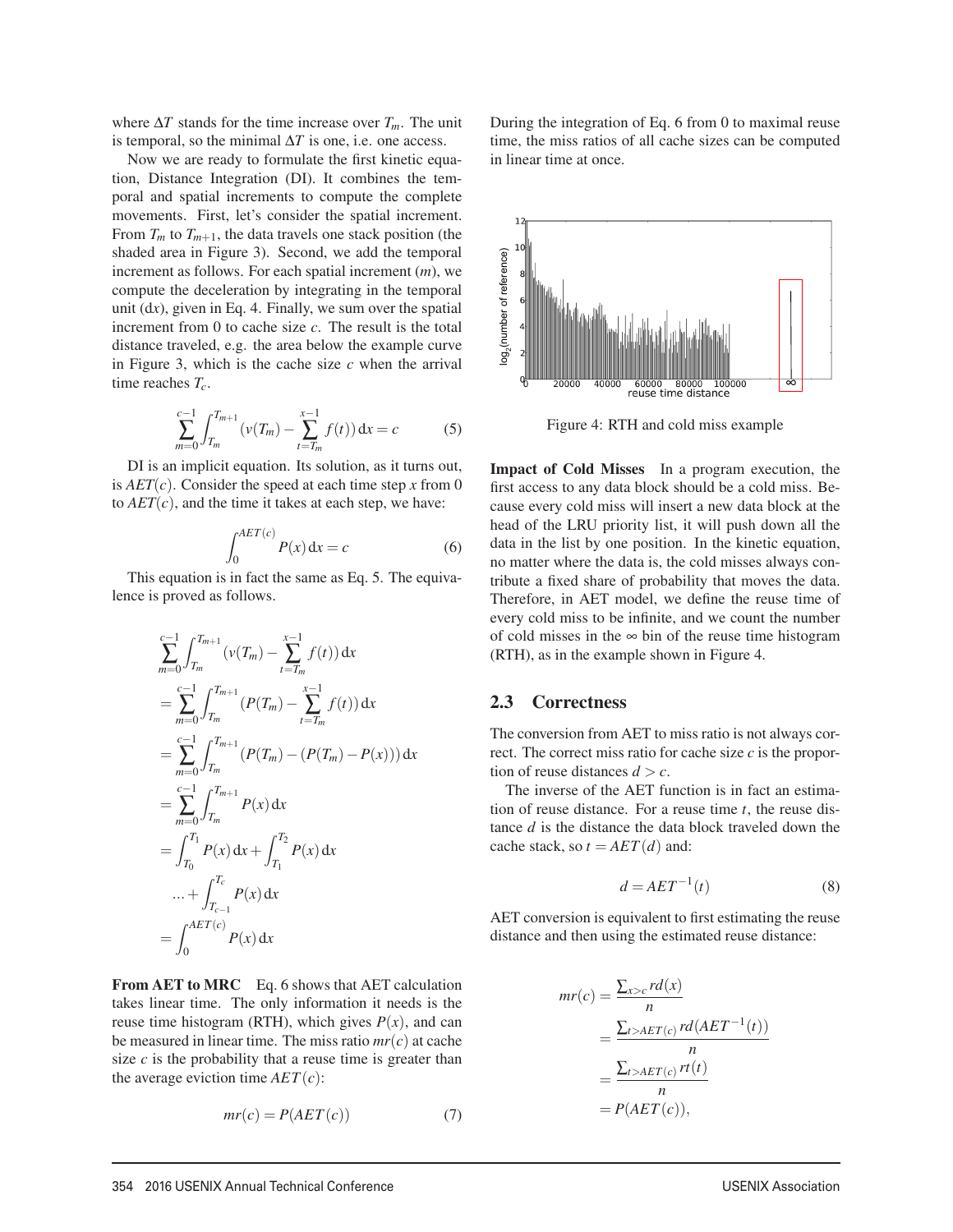where  $rd(x)$  is the number of references with reuse distance *x*. Therefore, AET is correct if its estimation of reuse distance is correct. Hence:

Correctness Condition. *The AET-based conversions are accurate if the number of reuse times rt*(*t*) *of time t is the same as the number of reuse distances rd*( $AET^{-1}(t)$ ) *of distance*  $AET^{-1}(t)$ *, for all t* > 0*.* 

When the two are equal, using the AET conversion is the same as using reuse distance for all cache size  $c$  > 0. The condition is a reiteration of Eq. 8 but shows the connection mathematically as a function composition.

#### 2.4 AET in Shared Cache

When sharing the cache, a set of co-run programs interact. We want a composable model to derive the composite effect from individual solo-run locality. Ding et al. [15] define the composability as follows: a locality metric is composable if the metric of a co-run can be computed from the metric of solo-runs. AET is composable: given the solo-run AETs of individual programs, we can derive the co-run AETs in the shared cache. There are  $n+1$  co-run AETs for *n* co-run programs: one for each program and one for the group. We derive them by solving another AET equation. Equation solving has two basic questions: does a solution exist, and if so, is the solution unique?

Cache sharing means that *all co-run programs have the same average eviction time (AET)*. For any data block in the shared cache, once it is no longer accessed, its eviction time is the same regardless which program the data block belongs to. Hence we have the equation of eviction-time equalization: *when n programs share the cache of size c, all*  $n+1$  *co-run AETs, AET<sub>i</sub>(<i>c*) *for each program i and AET*(*c*) *for the group, are the same*:

$$
AET_1(c) = AET_2(c) = \dots = AET_n(c) = AET(c) \quad (9)
$$

We now show that this equation has one and only one solution.

To explain the derivation we start with the symmetrical case, where *n* co-run programs are identical. Let  $r_{\text{solo}}$  be the access rate,  $rt_{\text{solo}}(t)$  be the reuse-time histogram,  $P_{\text{solo}}(t)$  be the probability function, defined as in Section 2.2 for each program. The aggregate access rate is naturally  $r_{co} = n r_{\text{solo}}$ . We define the *co-run logical clock*. The co-run clock runs *n* times faster, with one out of every *n* ticks for each program. For each program, the co-run reuse time  $rt_{co}(nt) = rt_{solo}(t)$ , or equivalently  $rt_{co}(t) = rt_{solo}(t/n)$ . Because of the time change, the probability function of each program becomes  $P_{co}(t) = P_{solo}(t/n)/n$ . The aggregate probability is the sum of the group,  $P(t) = \sum_{i=1}^{n} P_{co}(t) = nP_{co}(t)$ .

$$
P(t) = \sum_{i=1}^{n} P_{co}(t) = \sum_{i=1}^{n} P_{solo}(t/n)/n = P_{solo}(t/n) \quad (10)
$$

From  $P(t)$ , we use the distance-integration equation (Eq. 6) to derive the co-run AET:

$$
\int_0^{AET(c)} P(x) dx = c \tag{11}
$$

The equation looks the same as Eq. 6, but  $P(x)$  is the aggregate probability, x is the co-run time, and  $AET(c)$  is average eviction time of the shared cache.

In the shared cache, any access by any program is a miss if and only if its reuse time is greater than *AET*(*c*). The group miss ratio is therefore  $mr(c) = P(AET(c))$ , and the portion of this miss ratio contributed from each program is  $mr_{co}(c) = P_{co}(AET(c))$ . This contribution is the same from every program, so  $mr_{co}(c) = mr(c)/n$ . The solutions of the co-run AET and miss ratio for this symmetric case are unique.

Note that the co-run miss ratio  $mr_{co}(c)$  is the ratio of the miss count of each program divided by the number of accesses of all programs. In other words, it is the miss ratio defined on the co-run clock. This definition enables us to add miss ratios of different programs directly. It can also be easily converted to the conventional miss ratio.

We now consider the general case. It differs from the previous, symmetric case in two ways: each program *i* may have a different access rate *rsolo*,*<sup>i</sup>* and a different reuse time histogram and hence the probability function  $P_{\text{solo},i}(t)$ . Let the total access rate be  $r = \sum_{i=1}^{n} r_{\text{solo},i}$ . The aggregate  $P(t)$  is:

$$
P(t) = \sum_{i=1}^{n} P_{co,i}(t) = \sum_{i=1}^{n} P_{solo}(t \frac{r_{solo,i}}{r}) \frac{r_{solo,i}}{r}
$$
 (12)

The shared-cache distance-integration equation (Eq. 11) can now compute  $AET(c)$  for the general case. The group miss ratio is  $mr(c) = P(AET(c))$ , and the portion of the miss ratio contributed from program *i* is  $mr_{co,i}(c) = P_{co,i}(AET(c))$ . The contribution is now individualized and differs depending on the individual access rate  $r_{\text{solo},i}$  and reuse time histogram  $rt_{\text{solo},i}(t)$ . Below is the co-run miss ratio of the group as the sum of the co-run miss ratio of each individual. These solutions are unique for each program group.

$$
mr(c) = P(AET(c)) = \sum_{i=1}^{n} mr_{co,i}(c) = \sum_{i=1}^{n} P_{co,i}(AET(c))
$$
\n(13)

5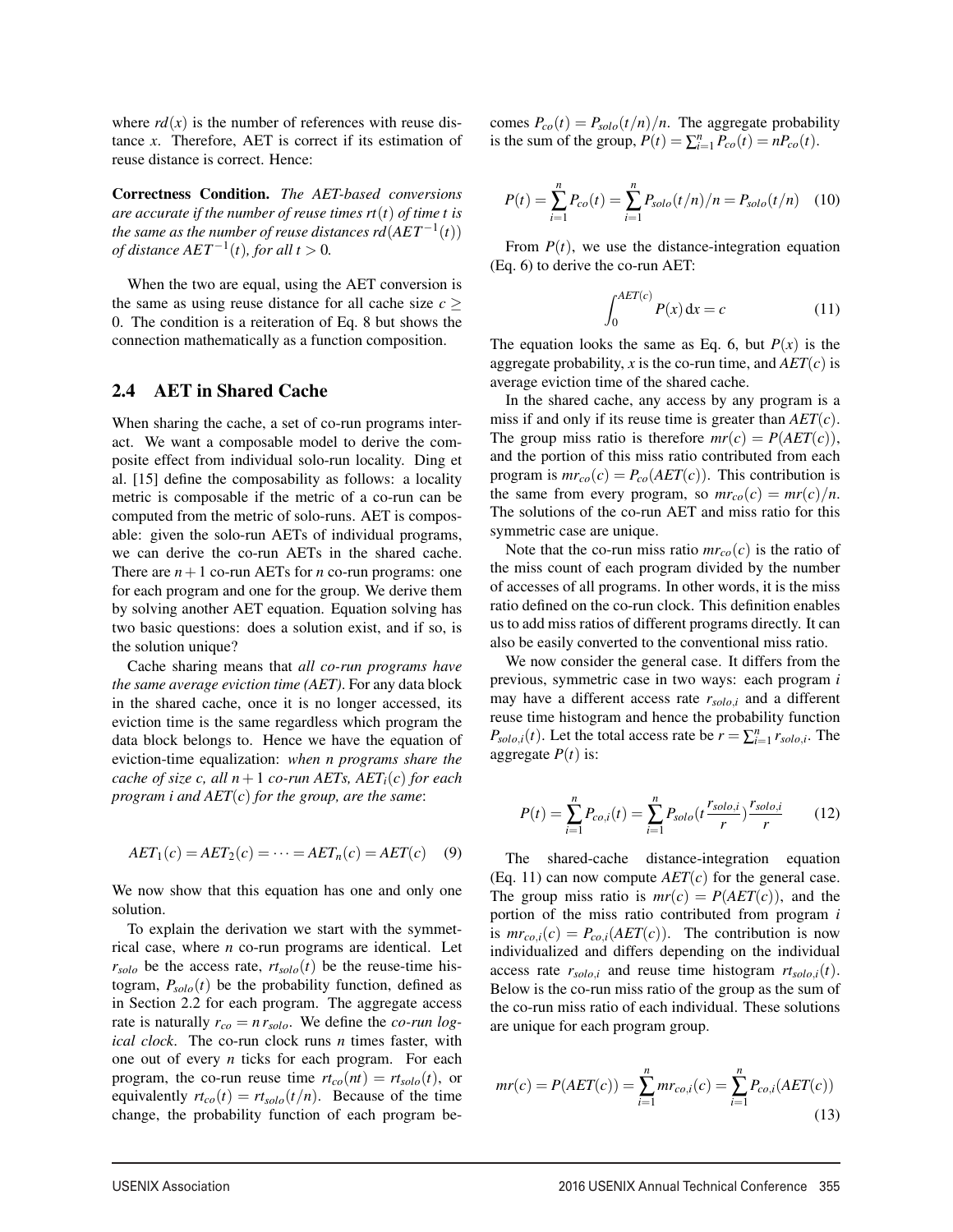Composition Invariance The aggregated miss ratio can be computed using AET in two ways: directly using the group  $P(t)$  or indirectly as the sum of individual miss ratios. Mathematically, the two results are the same, as shown by Eq. 13. We call this mathematical equivalence the *composition invariance*. A composable model has this invariance if the group miss ratio is the same whether it is composed from the individual (solo-run) locality or added together from the individual (co-run) miss ratio. Early composable models used reuse distance and footprint and had only one way to compute the group miss ratio [16, 17, 18, 19]. Recent models used footprint and the higher order theory of locality (HOTL) to obtain composition invariance [6, 20, 21]. The model by Brock et al. treated the shared cache as the partitioned cache, where each program is "imagined" to occupy a *natural partition* [21]. AET obtains composition invariance using eviction-time equalization. Unlike the "imagined" natural partition, eviction-time equalization is a real property of the shared cache.

## 3 Reuse Time Histogram (RTH) Sampling

For efficiency, AET-based MRC profiling can use sampled RTH instead of real RTH. Since it is only the probability distribution that it cares about, if the sampled RTH maintains the same distribution as the real RTH, the estimated AET will be accurate. By sampling a small fraction of references, the space overhead can be largely eliminated. This section presents efficient MRC analysis through AET sampling.

# 3.1 Sampling Techniques

In order to capture the distribution of the real RTH, all the references have to be sampled with equal probability. This seems to be an easy target, but it is not the case in real applications. Next, we list four sampling techniques and discuss their strength and weakness.

Address Sampling The address sampling requires monitoring a fixed subset of the address space. It is known as hold-and-sample and has been used in measuring reuse distance [22, 23, 24, 25] or reuse time [26]. During sampling phase, all the references to the subset will be recorded in sampled RTH. This technique is simple and easy to implement, and only a fixed hash table is required. However, in a real program, references are not evenly distributed on every data object. Large portion of accesses may focus on a small subset. In this case, the RTH collected from a small portion of working set may not reflect the real reference pattern. This will lead to imprecise estimation of AET.

Fixed Interval Sampling To avoid the bias of address sampling, the fixed interval sampling collects a subset of references instead of a subset of the address space. After every *m* references, it places the current accessed data into the monitoring set. At the next reference of the data, the reuse time is recorded into RTH, and the data is deleted from the monitoring set. By this design, the reuses are sampled by the same probability, which provides a better RTH approximation than address sampling. However, the accuracy of fixed interval sampling may be influenced by another problem. Since the sampling rate *m* is a fixed value, if the reference pattern of some data shows a different distribution at the chosen interval, the sampled RTH cannot reflect the actual distribution of this pattern.

Random Sampling The random sampling can overcame the problem we mentioned in fixed interval sampling and address sampling. Instead of using fixed sampling rate *m*, the distance between two adjacent monitoring points is a random value. In a real application, we can set the random value to a certain range to control the number of references sampled for RTH. We have tested the above three sampling techniques and found that the random sampling achieved the highest stability and accuracy. This form of random sampling for MRC analysis is pioneered by StatStack [7].

Reservoir Sampling The space used to store sampled data grows linearly. To bound the space cost, reservoir sampling technique [27] was used by Beyls and D'Hollander [26] for locality analysis. Let the number of entries in the monitoring set (reservoir) be *k*. When the *i*-th sampled data arrives, reservoir sampling keeps the new data (tagged as "unsampled") in set with probability  $min(1, k/i)$  and randomly discards an old data block when the set is full. Every time a monitored data block is reused, its reuse time will be recorded. This data block will be tagged as "sampled" and all of its following reuses will not be recorded. This design ensures even sampling and avoids the access distribution problem we have in address sampling. When the sampling is over, the RTH is updated based on the "sampled" data entries remaining in set. The "unsampled" entries are those data objects with no reuse after being inserted. They are cold misses which we will discuss in Section 3.3. Reservoir sampling reduces the space complexity of RTH sampling from  $O(M)$  to  $O(1)$ .

# 3.2 Phase Sampling

6

For programs that have an unstable reference pattern, we evenly divide its execution into phases. For each phase, we use random sampling to construct the RTH and MRC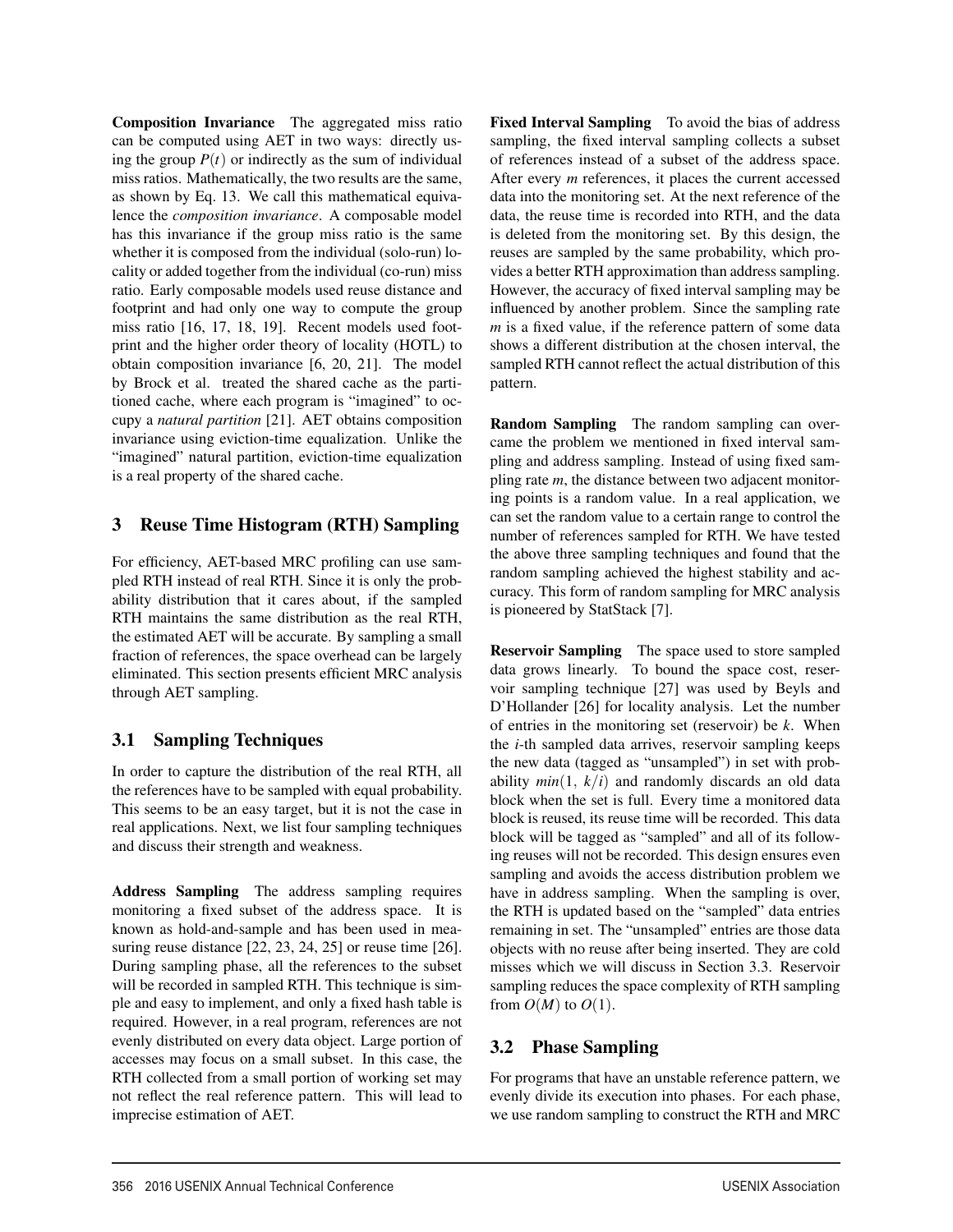for this phase. Then we construct the MRC of the entire program. The miss ratio at any cache size is average miss ratio of all MRCs at this size. We call this technique phase sampling.

Phase sampling is used by StatStack [7]. To adapt it for AET sampling, there is one important design change. Not every sampled data in the monitoring set will see its reuse in the same phase. Before entering the next phase, the monitoring set will not be cleaned, the next phase still keeps track of these data until they are reused and then deleted from the monitoring set. We use the backward reuse time, so the inter-phase reuse time is added to the RTH of the current phase. In contrast, StatStack uses the forward reuse time. A second and more significant difference with StatStack is the handling of cold misses.

## 3.3 Cold Miss Handling

As we mentioned in Section 2.2, the  $\infty$  bin of RTH counts the number of cold misses. Therefore, we should set the infinite reuse-time bin of the sampled RTH to the number of cold misses in all sampled references. However, in random sampling, we cannot tell if a sampled access is the first reference to an address. As we know, in a trace of finite length, any referenced address has its first access and last access. It means the number of cold misses is equal to the number of the references that have no reuse (last access). Because the chances to meet these two kinds of access are equal, we use the number of references with no reuse in all sampled references to revise the number of cold misses in the sampled RTH. In random sampling, they are the data objects that are still in the monitoring set after sampling is complete. In reservoir sampling, they are the data objects that are tagged "unsampled".

## 4 Evaluation

In this section, we evaluate the AET model by comparing it with four recent techniques: Counter Stacks [11], SHARDS [12], StatStack [7] and adaptive bursty footprint (ABF) sampling [20]. The first two are for storage workloads, while the last two are for CPU workloads.

We use a Dell PowerEdge R720 with ten-core 2.50GHz Intel Xeon E5-2670 v2 processors and 256 GB of RAM. Benchmark traces are read from RAMDisk to avoid the IO bandwidth delay. We have implemented these techniques in C++. To save memory and make a fair comparison, we record the reuse time histogram (AET, StatStack, ABF sampling) and reuse distance histogram (Counter Stacks, SHARDS) using the compressed representation by Xiang et al. [19] Each histogram is an array which is binned in logarithmic ranges. Each (large enough) power-of-two range is divided into

7

(up to) 256 equal-size increments. This representation requires less than 100KB for all our workloads.

## 4.1 AET vs Counter Stacks

Counter Stacks is a recent algorithmic breakthrough by Wires et al. to finally solve the open problem of reducing the asymptotic space complexity of MRC analysis to below  $M$ , the size of data [11]. It uses probabilistic counters to estimate the reuse distances. While other reuse distance measurement techniques consume linear space overhead, the HyperLogLog counter [28] used by Counter Stacks only requires extremely small space while maintaining an acceptable accuracy. Every *d* references and every *s* seconds, Counter Stacks starts a new counter to record the number of distinct data accessed from the current time. During the execution, the number of active counters keeps growing. Counter Stacks periodically writes the results of active counters to the disk. The data in the disk is used to compute the reuse distance distribution and construct MRC. To reduce the number of live counters, Counter Stacks uses a pruning strategy to delete a younger counter whenever its value is as least  $(1-\delta)$  times the older counter's value. By controlling δ, Counter Stacks can balance between accuracy and number of counters.

We compare AET model with Counter Stacks using the same storage traces released by Microsoft Research Cambridge (MSR) [29], as used by Counter Stacks. The traces are configured with only read requests of 4KB cache blocks. We test Counter Stacks under two different fidelities. The experimental parameters follow those used in [11], with high fidelity  $(d = 1M, s = 60,$  $\delta = 0.02$ ) and low fidelity ( $d = 1M$ ,  $s = 3600$ ,  $\delta = 0.1$ ). For AET, we use random sampling at the rate  $10^{-4}$ , and reservoir sampling where the number of entries in the hash table (32-bit address) is limited to 16K. Figure 5 shows the MRCs profiled by AET random sampling and high fidelity Counter Stacks (CS-high) as well as the real MRCs calculated using precise reuse distances. As we can observe, AET sampling and CS-high both approximate the real MRCs well. As for CS-low and AET reservoir sampling, we only list their absolute prediction error in Table 2 for comparison.

Table 2 shows two types of averages, arithmetic and weighted. The ones marked with a '\*' are weighted by the working set size, which is the length of MRC. The weighted average prediction errors of AET random sampling (RAN, 0.96%) and AET reservoir sampling (RES, 1.12%) are in between of high fidelity Counter Stacks (0.77%) and low fidelity Counter Stacks (1.26%) but they show much higher throughput (arithmetic average) and much lower space overhead (weighted average) than both methods of Counter Stacks.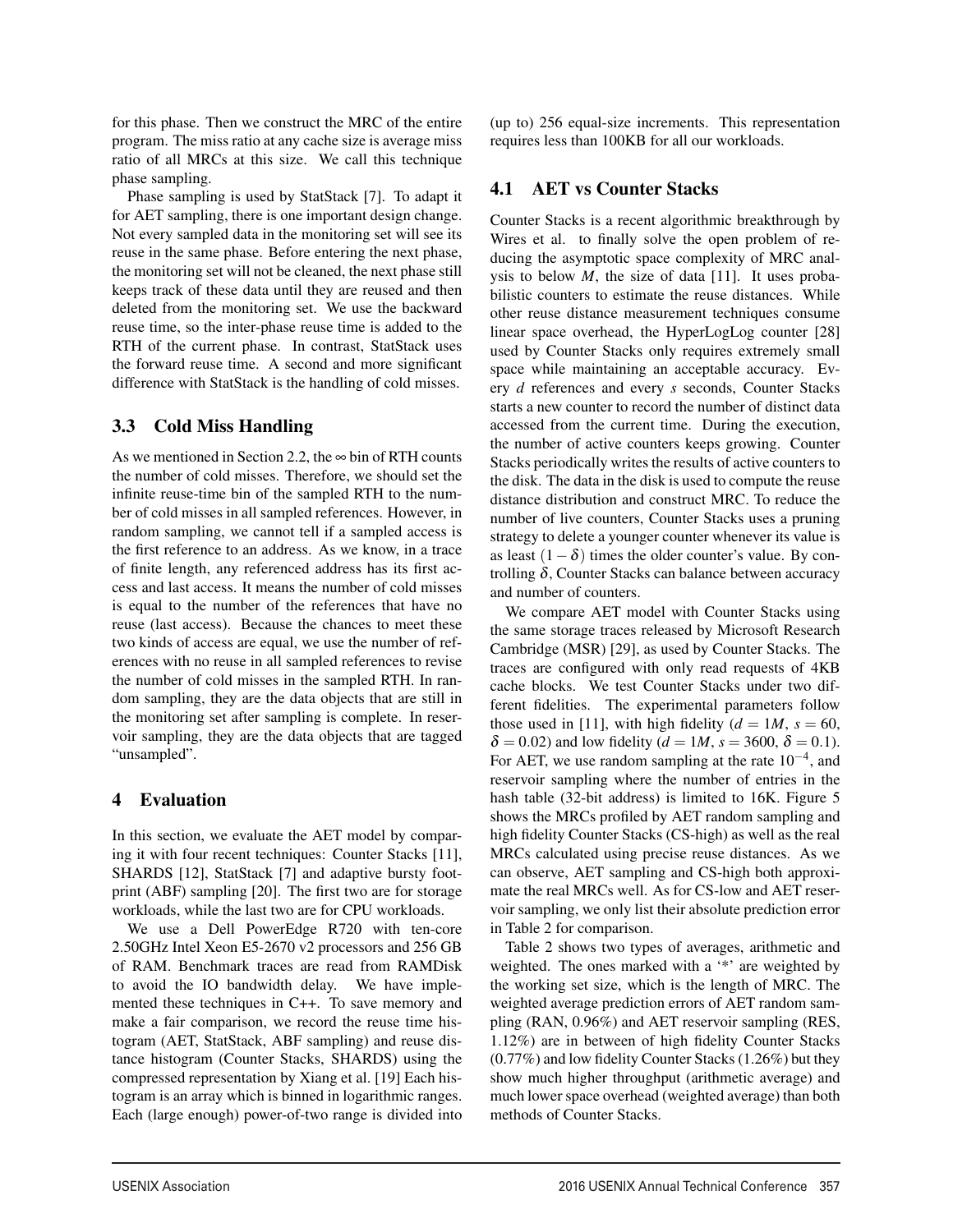

Figure 5: The predicted miss ratio (*y*-axis) over cache size (GB, *x*-axis) by AET sampling and Counter Stacks

AET uses reuse time histograms while Counter Stacks uses reuse distance histograms. No matter what compression technique is used for the histogram, the size of both histogram structures should be comparable. Consequently, the key difference in space between the two techniques is the hash table used by the AET algorithm and the Hyperloglog counters used by Counter Stacks. In AET random sampling, the number of hash table entries is the number of data blocks being monitored at this time. The theoretical upper bound is the working set size times the sampling rate. In AET reservoir sampling, the space is constant, i.e. a hash table of a fixed size. In Counter Stacks, the space used by probabilistic counters grows when more counters are used. Therefore, the space overhead of Counter Stacks is not constant. In Table 2, we also list the memory consumed by the hash table and Hyperloglog counters for the MSR traces. The results show that the actual memory usage of AET random sampling is much lower than Counter Stacks. In fact, the total space consumption (not including the histogram array) of all 13 traces by AET random sampling is 2.2MB, while low and high fidelity Counter Stacks require 11MB and 56MB for Hyperloglog counters, respectively. In AET reservoir sampling, the space overhead is fixed at 384KB for each trace. Although the overall space consumption (5MB) is larger than random sampling, its weighted average space overhead is less than random sampling. Reservoir sampling reduces the space cost of random sampling only in *proj* and *usr*. They are the traces with the largest working set sizes. The remaining traces have smaller working sets. For these traces, reservoir sampling incurs a higher error even when it uses more space than random sampling. As we mentioned in Section 3.1, reservoir sampling only uses the remaining entries in hash table to update RTH and does not delete the data entry after the reuse is sampled (in order to measure the cold miss ratio). The actual number of reuses in RTH of reservoir sampling is less than random sampling under the same sampling rate.

It takes Counter Stacks *O*(log*M*) time to update the counters at each reference and  $O(N \log M)$  for the entire trace. AET is linear time in  $O(N)$ . Table 2 shows that in our implementation, the throughput of AET random sampling is 37 and 11 times of the throughput of high and low fidelity Counter Stacks, respectively. AET reservoir sampling shows a similar throughput as AET random sampling does.

The correctness of AET-based MRC is based on the assumption of stable distribution reuse distances. This brings inaccuracies to those data that violate the assumption. As we can observe in Figure 5 the AET-based MRC of *web* mispredicts the knee at around 50GB, but Counter Stacks perfectly models every details of the curve, since it makes no assumption about the data at all. Now we can clarify the trade-off between the two techniques: AET makes a statistical assumption, offering good accuracy in most cases in  $O(N)$  time. Counter Stacks makes no statistical assumption, delivering good accuracy in all cases in  $O(N \log M)$  time.

## 4.2 AET vs SHARDS

8

SHARDS (Spatially Hashed Approximate Reuse Distance Sampling) is recently developed by Waldspurber et al. [12]. It uses hash-based spatial sampling and a splay tree to track the reuse distances of the sampled data. It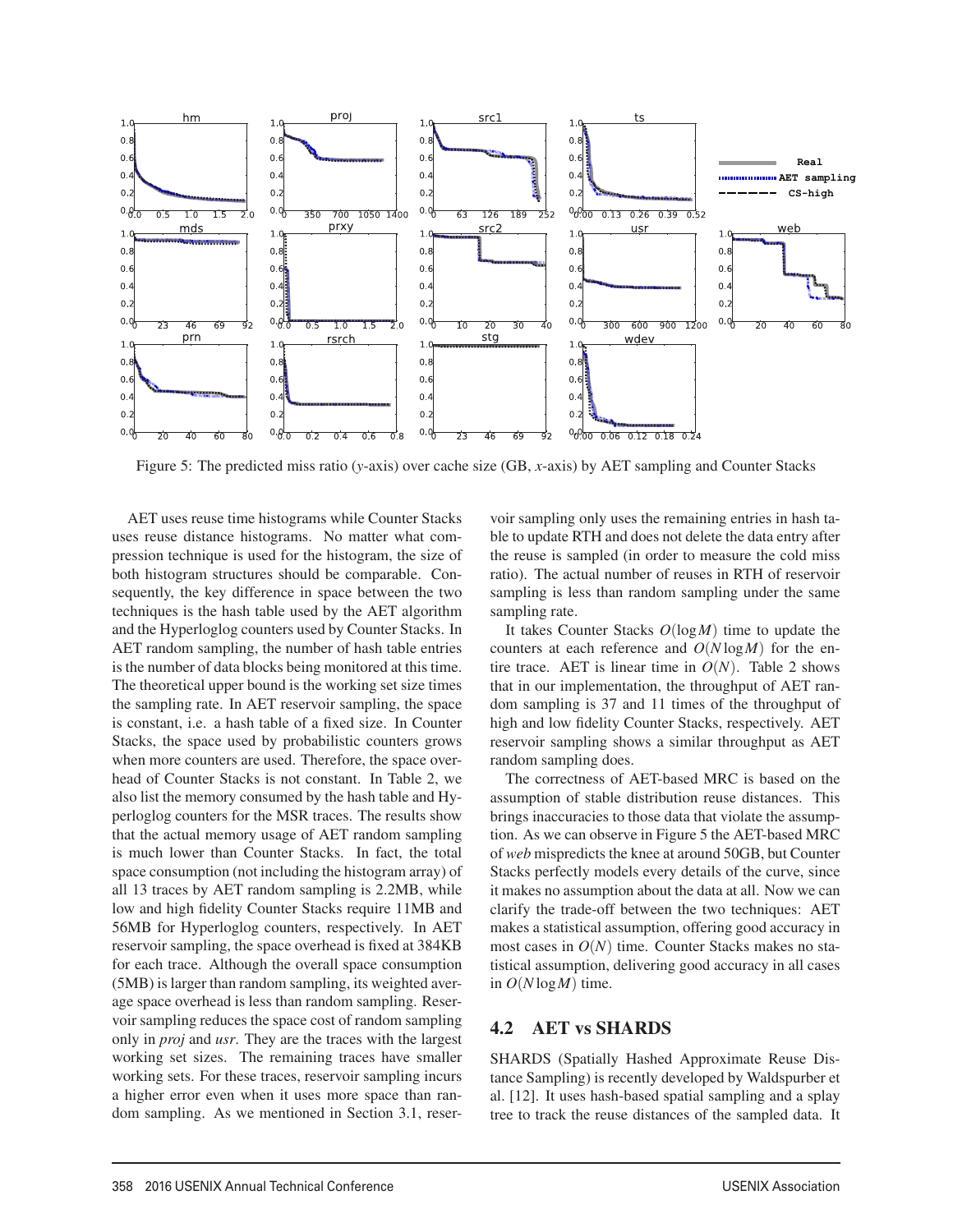|        | <b>WSS</b>        | Prediction Error $(\%)$ |            |         | Memory (KB) |            |            |       | Throughput ( <i>Mreqs/sec</i> ) |            |            |      |      |
|--------|-------------------|-------------------------|------------|---------|-------------|------------|------------|-------|---------------------------------|------------|------------|------|------|
|        | (GB)              | <b>AET</b>              |            | CS      |             | <b>AET</b> |            | CS    |                                 | <b>AET</b> |            | CS   |      |
|        |                   | <b>RES</b>              | <b>RAN</b> | high    | low         | <b>RES</b> | <b>RAN</b> | high  | low                             | <b>RES</b> | <b>RAN</b> | high | low  |
| proj   | 1238.9            | 0.76                    | 0.74       | 0.93    | 1.04        | 384        | 584        | 8384  | 1376                            | 31.01      | 26.10      | 1.32 | 3.94 |
| usr    | 1035.1            | 0.79                    | 0.37       | 0.24    | 0.31        | 384        | 501        | 7744  | 1376                            | 30.22      | 30.67      | 1.36 | 3.87 |
| src1   | 312.7             | 3.09                    | 2.90       | 1.54    | 4.78        | 384        | 176        | 5408  | 1088                            | 30.17      | 44.88      | 1.86 | 4.88 |
| mds    | 86.9              | 0.85                    | 0.70       | 1.81    | 1.82        | 384        | 114        | 2848  | 832                             | 79.82      | 77.08      | 3.16 | 6.17 |
| stg    | 85.7              | 0.09                    | 1.01       | 1.11    | 1.11        | 384        | 114        | 4256  | 928                             | 78.90      | 51.99      | 2.23 | 6.30 |
| web    | 78.3              | 3.81                    | 3.65       | 1.00    | 2.92        | 384        | 111        | 6464  | 1120                            | 56.00      | 70.67      | 1.50 | 5.60 |
| prn    | 77.5              | 2.28                    | 2.08       | 0.31    | 0.57        | 384        | 110        | 4960  | 960                             | 60.81      | 71.17      | 1.28 | 5.79 |
| src2   | 39.9              | 1.09                    | 1.02       | 0.57    | 2.19        | 384        | 94         | 4704  | 960                             | 84.49      | 71.44      | 2.48 | 6.66 |
| hm     | 2.0               | 0.90                    | 0.77       | 1.01    | 1.31        | 384        | 79         | 3680  | 608                             | 65.74      | 67.62      | 0.33 | 6.87 |
| prxy   | 2.0               | 0.20                    | 0.04       | 1.62    | 1.69        | 384        | 79         | 2112  | 576                             | 31.43      | 76.77      | 3.40 | 7.23 |
| rsrch  | 0.7               | 2.90                    | 0.92       | 0.30    | 2.84        | 384        | 78         | 2720  | 416                             | 82.55      | 82.55      | 1.22 | 7.26 |
| ts     | 0.5               | 1.51                    | 2.04       | 0.41    | 0.78        | 384        | 78         | 1920  | 640                             | 88.02      | 74.12      | 1.08 | 5.80 |
| wdev   | 0.2               | 2.62                    | 1.21       | 0.20    | 0.11        | 384        | 78         | 864   | 352                             | 86.81      | 86.81      | 1.28 | 5.75 |
| $avg*$ | $\qquad \qquad -$ | $1.12*$                 | $0.96*$    | $0.77*$ | $1.26*$     | 384*       | $452*$     | 7363* | 1292*                           | 61.99      | 63.99      | 1.73 | 5.86 |
| sum    | 2960              |                         |            |         |             | 4992       | 2196       | 56066 | 11232                           |            |            |      |      |

Table 2: The comparison between Counter Stacks (CS) and AET

limits the space overhead to a constant by adaptively lowering the sampling rate. SHARDS outperforms Counter Stacks in both memory consumption and throughput for the merged "master" MSR trace (created by Wires et al [11]), which is a 2.4 billion-access trace combining all 13 MSR traces by ranking the time stamps of all accesses. Following them, we use the master trace for evaluation. For fairness comparison, we let AET and SHARDS both use 8*K* buckets hash table (64-bit address) for sampling. The pointers and variables in our implementation are all 64-bit sizes. Figure 6 shows the MRC profiled by AET random sampling with sampling rate  $1 * 10^{-6}$ . The Mean Absolute Error (MAE) is 0.01. SHARDS gives a lower MAE of 0.006 with 8*K* samples. We check the peak resident memory usage at run time, AET random sampling consumes 1.7MB memory while SHARDS consumes 2.3MB memory. The throughput of AET and SHARDS are 79.0M blocks/sec and 81.4M blocks/sec respectively. For the same trace, Counter Stacks is most accurate, with an MAE of 0.003. However, it consumes 80MB memory, and the throughput is relatively low, 2.3M blocks/sec [11]. AET reservoir sampling (8*K*) uses 1.4MB resident memory with 66.6M blocks/sec and an MAE of 0.01, same as AET random.

SHARDS and AET sampling have same time and space complexity, and their run time and memory usage are close in our test. However, the applicability of SHARDS is not limited to miss ratio prediction of LRU caches. Waldspurber et al. [12] showed that the hash-based spatial sampling technique of SHARDS can be used to perform efficient scaled-down simulations for non-LRU caching algorithms such as ARC [30]. Since



Figure 6: MRCs predicted by AET sampling and SHARDS for the master trace

AET sampling is tied with LRU caches, cache simulations for non-LRU algorithms cannot be done by the current AET model. The strength of AET model is composability, which can be used to model shared cache as we will show in Section 4.6. But this is not a property of current SHARDS and Counter Stacks.

## 4.3 AET vs StatStack

9

StatStack is one of the most efficient and accurate methods to approximate MRC for CPU workloads. It samples cache blocks and measures their reuse time using hardware and operating system support such as performance counters and watchpoints [31, 32]. From the reuse time distribution, StatStack estimates the capacity miss ratio and predicts the real miss ratio by adding the estimated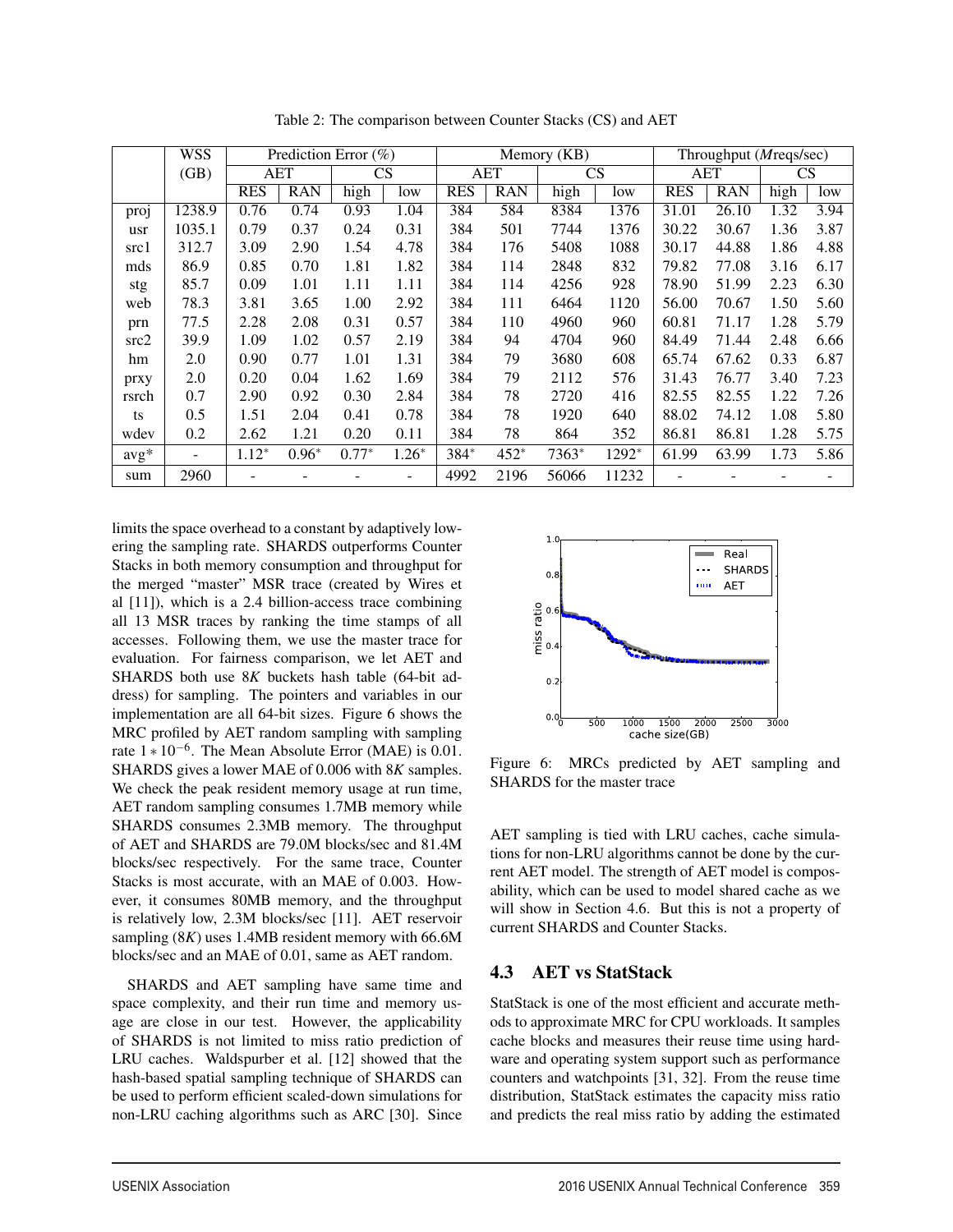cold miss ratio. We use the SPEC CPU2006 benchmark suite [33] to compare AET and StatStack. For each benchmark, we intercept 1 billion references from their execution using the instrumentation tool Pin [34].

In Figure 7, we show the cumulative distribution function (CDF) of the absolute error for both techniques as well as AET random sampling technique under two sampling rate of  $10^{-2}$  and  $10^{-4}$  (1% and 0.01%). Clearly, the prediction error of full-trace AET is much smaller than StatStack. 90% of the absolute prediction errors are smaller than 0.17%, while only 55% of StatStack's prediction can reach the same level. The average accuracy improvement of full-trace AET against StatStack in this test is 35.8%. Sampling AET is less accurate than fulltrace AET but more accurate than full-trace StatStack. 90% of their prediction errors are smaller than 0.21% and the curves are very close to the full-trace AET curve after 90%. AET sampling is repeated 10 times, and its two CDFs record all the errors, not their average. Figure 7 shows that AET sampling produces stable and accurate results.



Figure 7: The cumulative distribution function of absolute prediction error

Unlike the AET model using backward reuse time, StatStack uses forward reuse time. It assumes that every reference will have a next reuse. But this is not the case for a trace of a finite length. Every data in the trace has its last reference, and the reuse time of these references are not defined in StatStack. StatStack ignores the impact of these references in its statistical model and characterizes them separately as cold misses. The number of references with no reuse is the same as the working set size. The accuracy of their model is thus influenced by the ratio of the working set size to the trace length.

### 4.4 Phase Sampling

As mentioned in Section 3.2, phase sampling improves the analysis accuracy for programs with phase behav-



Figure 8: The miss ratio (%) versus cache size (MB) shown for non-phase AET and phase AET

ior. We divide each SPEC CPU2006 benchmark trace into 10 phases of equal length and then use the AET algorithm (full-trace) to profile each phase. Finally, the overall MRC is the average of phase MRCs. In most benchmarks, phase AET sampling is more accurate than non-phase AET sampling. We select four representative benchmarks (gcc, milc, wrf, hmmer) and compare phase sampling and non-phase sampling in Figure 8. In these benchmarks, phase analysis leads to significant improvements. The AET models the average eviction time, so it is more accurate when a program shows a steady access behavior. If a program has different phase behavior, we should apply AET analysis on each phase separately as we have done here. More accurate phase analysis may be used to further improve the accuracy of our analysis.

## 4.5 AET vs ABF Sampling

10

The footprint-based MRC profiling technique needs recording every access during the monitoring window. The space overhead may be not acceptable for some applications. Wang et al [20]. developed adaptive bursty footprint (ABF) sampling to efficiently measure the footprint of an execution. Extending the design of bursty sampling [35, 36], it approximates the footprint of the entire program by the footprint of small portions. The length of a sampled trace (a burst interval) is bounded by the cache size and minimal miss ratio of interest. The ratio of hibernation and bursty interval is 1000. The miss ratio lower bound is 1%. Therefore, the length of a burst interval was  $10<sup>7</sup>$  to measure 8MB shared cache (131072 cache lines). ABF sampling has several limitations. First, the size of cache is limited by the length of a burst interval. It does not show the MRC for all cache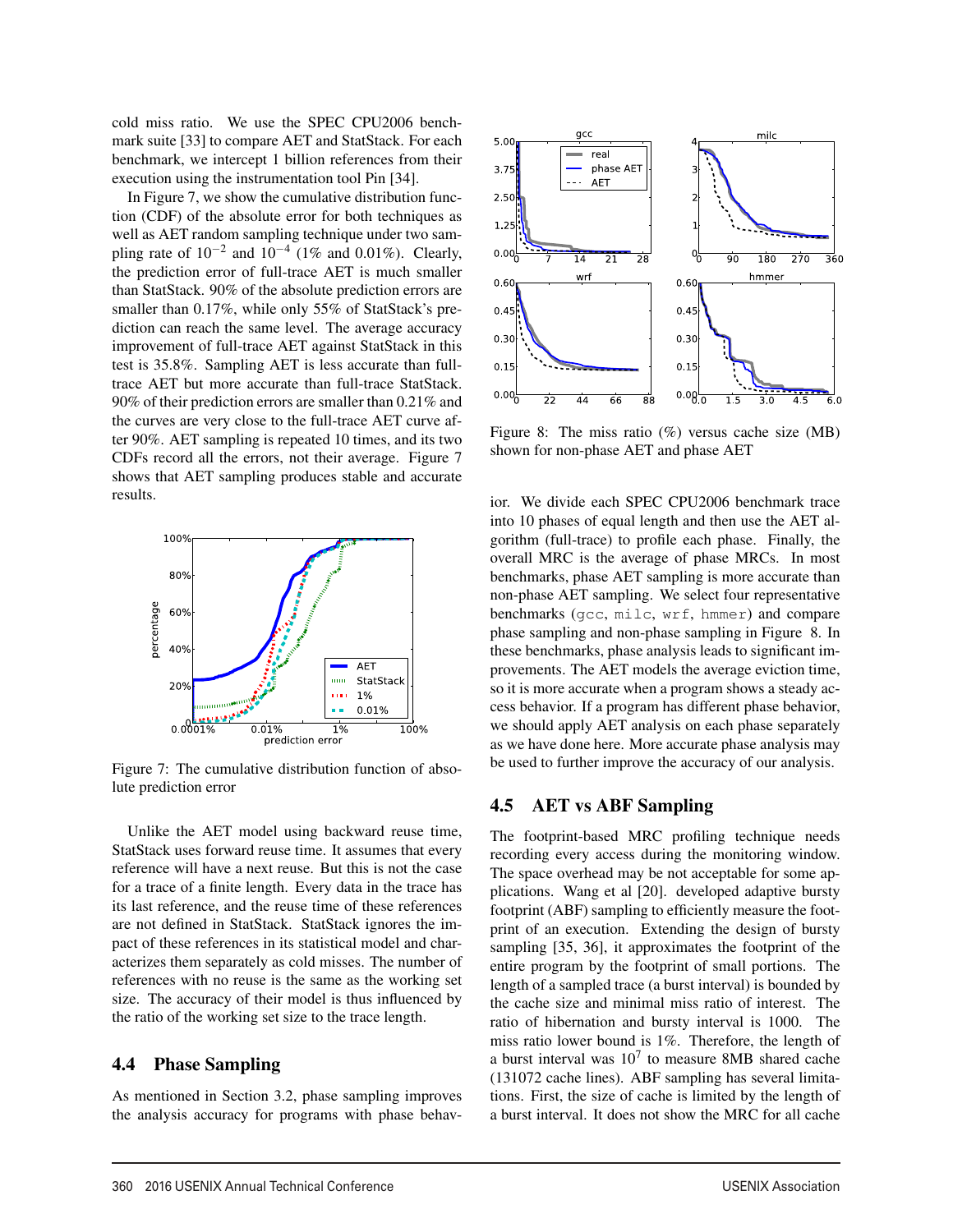

Figure 9: The predicted miss ratio  $(\%)$  versus cache size (MB) shown for AET sampling and ABF sampling

sizes, unless it measures the complete trace, i.e. no sampling. In comparison, the range of MRC from AET is not influenced by the number of sampled references. Second, an ABF sample is a consecutive portion of a trace. Its result is accurate only if the locality of burst intervals is the same as the locality of the rest (hibernation intervals). In comparison, AET samples cover the entire trace with equal probability.

To evaluate ABF and AET random sampling, we use SPEC CPU2006 benchmarks whose miss ratios are higher than 1%. Due to limitation of space, we only show 4 MRCs (Figure 9) profiled by both techniques with the same sampling rate (1:100). The MRCs of ABF sampling are much shorter than AET sampling, because using bursty interval to represent the entire trace will lose the reference pattern in the hibernation interval. The approximate MRCs of ABF sampling are not as accurate as AET sampling.

#### 4.6 Shared Cache AET

As discussed in Section 2.4, AET is a composable metric and can model shared cache. With the individual AETs of co-run programs, we can predict the MRC of the shared cache they are running on. This technique is essential in task scheduling in a system where shared cache (CPU or storage cache) is deployed. To verify our shared AET modeling technique, we choose four MSR storage traces {prn, src2, web, stg} as a co-run group. They are the traces with the same order of magnitude on length and show totally different patterns in cache usage (see individual MRCs in Figure 10). We assume symmetrical speeds, i.e. equal access rates, to simplify the evaluation, but the extension to asymmetrical cases are straightforward as we showed in Equation 12.

We set the execution length of each trace to be 1.6 ∗  $10<sup>7</sup>$ , which is the shortest length in the group. With the equal-speed assumption, we generate a combined trace from the four traces. Figure 10 shows the shared cache MRC composed by individual AET modeling of each trace, as well as the real MRC calculated by accurate reuse distance tracking for the combined trace. The shared AET MRC gives a MAE of 0.002, indicating that the shared cache modeling by AET is accurate. The composability of AET is a key advantage over SHARDS and Counter Stacks since these techniques cannot characterize shared cache without co-run testing.



Figure 10: Shared cache MRCs for the combined trace of {prn, src2, web, stg}, as well as the MRCs of four individual traces.

## 5 Related Work

11

In 1972, Denning and Schwartz [10] gave a linear-time, iterative formula to compute the average working-set size from reuse times (inter-reference intervals). Mathematically the AET calculation is the same as the average working-set size computed by the Denning-Schwartz formula. In their formulation, Denning and Schwartz assumed infinite traces generated by a stationary process. Later work applied the Denning-Schwartz formula on finite-length traces to compute the average working-set size [37] and LRU stack distance [3]. AET is a new formulation showing that the Denning-Schwartz formula is the solution to AET equations, which are the properties of cache eviction time of all program traces, finite or infinite. Previous work did not address shared cache, which AET can easily model based on eviction-time equalization. Finally, AET is used in sampling analysis of MRC. Sampling was not studied in previous work. However, the previous work modeled arbitrary data size [37, 3] and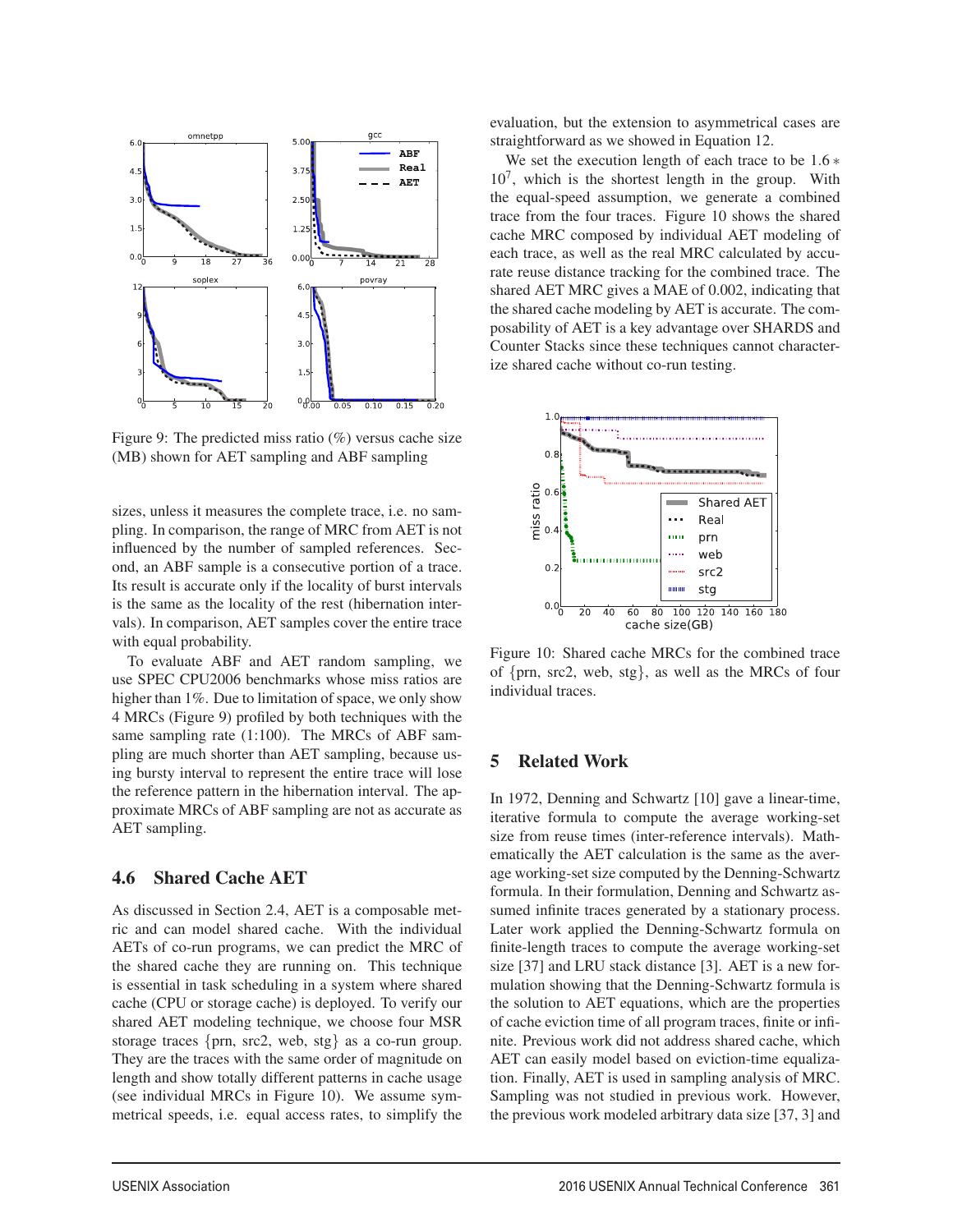|                         | Time complexity    | Space complexity | Memory | Runtime     | Composability  | Correctness |
|-------------------------|--------------------|------------------|--------|-------------|----------------|-------------|
| <b>Stack Processing</b> | O(NM)              | O(N)             | 10GB   | $> 1$ day   | N <sub>0</sub> | accurate    |
| Search Tree             | $O(N \log M)$      | O(M)             | 21GB   | 482 secs    | N <sub>0</sub> | accurate    |
| <b>Scale Tree</b>       | $O(N \log \log M)$ | O(M)             | 17GB   | $333$ secs  | N <sub>0</sub> | bounded err |
| Footprint               | O(N)               | O(M)             | 17GB   | $50$ secs   | Yes            | conditional |
| <b>Counter Stacks</b>   | $O(N \log M)$      | O(logM)          | 80MB   | $1034$ secs | N <sub>0</sub> | bounded err |
| <b>SHARDS</b>           | O(N)               | O(1)             | 2.3MB  | $29.6$ secs | N <sub>0</sub> | conditional |
| AET model               | O(N)               | O(1)             | 1.7MB  | $30.5$ secs | Yes            | conditional |

Table 3: The space and time complexity of MRC analysis techniques as well as their memory and time consumption measured in master trace

optimal caching policies [3], which we do not consider in this work.

We have started this paper by reviewing the progress of MRC analysis over the last four and half decades. We now give a more comprehensive comparison in Table 3, including the asymptotic complexities, the actual space and time cost (when measuring the merged MSR trace, Section 4.2), the composability (Section 2.4) and correctness properties. AET uses random and reservoir sampling to reduce space cost in practice. In Table 3, the runtime and space overhead of AET for the merged MSR trace is the lowest among all these techniques.

In terms of correctness, Stack Processing [4] and search tree [5, 38] measure reuse distance accurately, and scale tree [39] guarantees the relative precision. Counter Stacks also guarantee an error based on the correctness of Hyperloglog counters. SHARDS uses sampling, and the result is correct if the sampled accesses are representative. The correctness of footprint-based MRC is conditional based on the reuse-window hypothesis [6]. The correctness of AET is conditional as discussed in Section 2.3.

MRC Applications MRC profiling techniques are widely used in different applications. Several studies use on-line MRC analysis for cache partitioning [40, 41], page size selection [25], and memory management [42, 43]. The memory cache prediction [44] also uses on-line MRC detection for storage workload. In high-throughput storage systems, fast MRC tracking is always beneficial.

Our earlier work used footprint-based MRC to optimize memory allocation in the key-value store called Memcached [45]. Previous solutions, e.g. those of Facebook and Twitter, were based on heuristics. We showed that MRC-based optimization was superior in steadystate performance, the speed of convergence, and the ability to adapt to request pattern changes. It achieved over 98% of the theoretical potential. The fast MRC analysis was important since it affects the throughput of Memcached. We used footprint, which was time efficient but consumes a large amount of space (as it is also evident in Table 3). AET sampling should solve the space problem, and it is even faster than footprint.

Fast MRC helps CPU cache optimization. We have developed and evaluated shared cache program symbiosis, which used ABF sampling and footprint composition to co-locate co-run applications to minimize their interference in shared cache [20]. The reuse-distance based techniques in Table 3 are not composable, so they cannot be used in symbiotic optimization. AET is composable, and it can drastically reduce the time and space overhead of shared-cache optimization.

## 6 Summary

In this work, we present the AET theory, a kinetic model for workload modeling of LRU caches. Using average eviction time (AET) measured by sampling, the AET model consumes liner time and extremely low space for MRC profiling. In our storage workload evaluation AET outperforms Counter Stacks in throughput and space overhead and achieves a comparable performance as SHARDS. At last, We show how AET model can be used to characterize shared cache without co-run testing and with composition invariance.

# 7 Acknowledgments

12

The authors wish to thank to Nick Harvey, Carl Waldspurger, Peter Denning, Nohhyun Park, Alexander Garthwaite, Irfan Ahmad and Nisha Talagala for extremely valuable and constructive suggestions for this work and its presentation. This research is supported in part by the National Science Foundation of China (No. 61232008, 61272158, 61328201 and 61472008); the 863 Program of China under Grant No.2015AA015305; the National Science Foundation (No. CNS-1319617, CSR-1422342); a CAS fellowship from IBM and a grant from Huawei.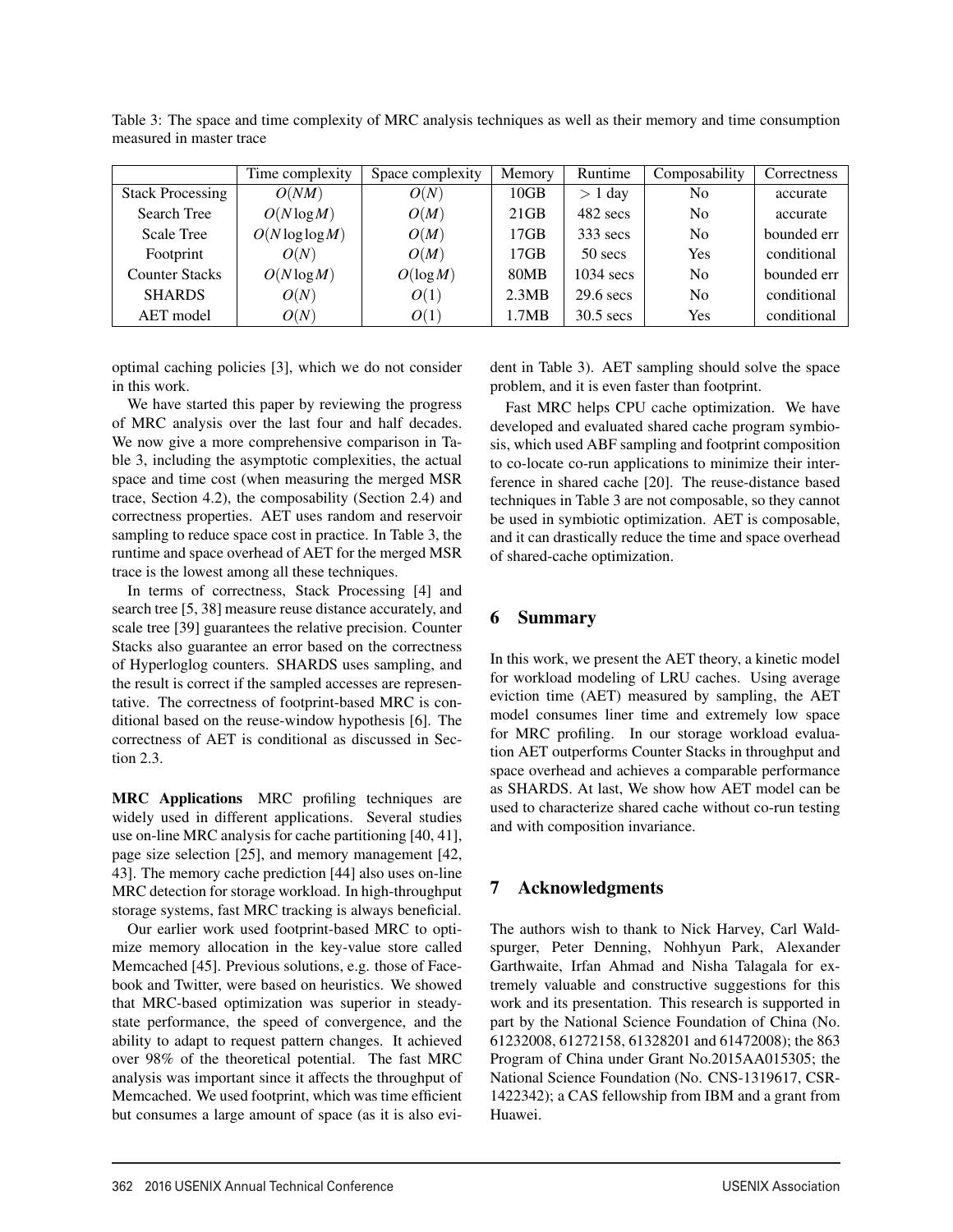## References

- [1] Peter J Denning. Working sets past and present. *Software Engineering, IEEE Transactions on*, (1):64–84, 1980.
- [2] Peter J Denning. The working set model for program behavior. *Communications of the ACM*, 11(5):323–333, 1968.
- [3] Peter J Denning and Donald R Slutz. Generalized working sets for segment reference strings. *Communications of the ACM*, 21(9):750–759, 1978.
- [4] R. L. Mattson, J. Gecsei, D. Slutz, and I. L. Traiger. Evaluation techniques for storage hierarchies. *IBM System Journal*, 9(2):78– 117, 1970.
- [5] Frank Olken. Efficient methods for calculating the success function of fixed-space replacement policies. Technical report, Lawrence Berkeley Lab., CA (USA), 1981.
- [6] Xiaoya Xiang, Chen Ding, Hao Luo, and Bin Bao. HOTL: a higher order theory of locality. In *Proceedings of the International Conference on Architectural Support for Programming Languages and Operating Systems*, pages 343–356, 2013.
- [7] David Eklov and Erik Hagersten. StatStack: Efficient modeling of LRU caches. In *Performance Analysis of Systems & Software (ISPASS), 2010 IEEE International Symposium on*, pages 55–65. IEEE, 2010.
- [8] Yunlian Jiang, Eddy Z Zhang, Kai Tian, and Xipeng Shen. Is reuse distance applicable to data locality analysis on chip multiprocessors? In *Compiler Construction*, pages 264–282. Springer, 2010.
- [9] Xipeng Shen, Jonathan Shaw, Brian Meeker, and Chen Ding. Locality approximation using time. In *ACM SIGPLAN Notices*, volume 42, pages 55–61. ACM, 2007.
- [10] Peter J Denning and Stuart C Schwartz. Properties of the working-set model. *Communications of the ACM*, 15(3):191– 198, 1972.
- [11] Jake Wires, Stephen Ingram, Zachary Drudi, Nicholas JA Harvey, Andrew Warfield, and Coho Data. Characterizing storage workloads with counter stacks. In *Proceedings of the 11th USENIX conference on Operating Systems Design and Implementation*, pages 335–349. USENIX Association, 2014.
- [12] Carl A Waldspurger, Nohhyun Park, Alexander Garthwaite, and Irfan Ahmad. Efficient MRC construction with SHARDS. In *13th USENIX Conference on File and Storage Technologies (FAST 15)*, pages 95–110. USENIX Association, 2015.
- [13] Zachary Drudi, Nicholas JA Harvey, Stephen Ingram, Andrew Warfield, and Jake Wires. Approximating hit rate curves using streaming algorithms. In *LIPIcs-Leibniz International Proceedings in Informatics*, volume 40. Schloss Dagstuhl-Leibniz-Zentrum fuer Informatik, 2015.
- [14] Peter J Denning, Craig H Martell, and Vint Cerf. *Great Principles of Computing*. MIT Press, 2015.
- [15] Chen Ding, Xiaoya Xiang, Bin Bao, Hao Luo, Ying-Wei Luo, and Xiao-Lin Wang. Performance metrics and models for shared cache. *Journal of Computer Science and Technology*, 29(4):692– 712, 2014.
- [16] Dhruba Chandra, Fei Guo, Seongbeom Kim, and Yan Solihin. Predicting inter-thread cache contention on a chip multiprocessor architecture. In *High-Performance Computer Architecture, 2005. HPCA-11. 11th International Symposium on*, pages 340–351. IEEE, 2005.
- [17] G Edward Suh, Srinivas Devadas, and Larry Rudolph. Analytical cache models with applications to cache partitioning. In *25th Anniversary International Conference on Supercomputing Anniversary Volume*, pages 323–334. ACM, 2014.

13

- [18] Xiaoya Xiang, Bin Bao, Tongxin Bai, Chen Ding, and Trishul M. Chilimbi. All-window profiling and composable models of cache sharing. In *Proceedings of the ACM SIGPLAN Symposium on Principles and Practice of Parallel Programming*, pages 91–102, 2011.
- [19] Xiaoya Xiang, Bin Bao, Chen Ding, and Yaoqing Gao. Lineartime modeling of program working set in shared cache. In *Parallel Architectures and Compilation Techniques (PACT), 2011 International Conference on*, pages 350–360. IEEE, 2011.
- [20] Xiaolin Wang, Yechen Li, Yingwei Luo, Xiameng Hu, Jacob Brock, Chen Ding, and Zhenlin Wang. Optimal footprint symbiosis in shared cache. In *CCGRID*, 2015.
- [21] Jacob Brock, Yechen Li, Chencheng Ye, and Chen Ding. Optimal cache partition-sharing : Dont ever take a fence down until you know why it was put up. robert frost. In *International Conference on Parallel Processing*, 2015.
- [22] Yutao Zhong and Wentao Chang. Sampling-based program locality approximation. In *Proceedings of the International Symposium on Memory Management*, pages 91–100, 2008.
- [23] Derek L. Schuff, Milind Kulkarni, and Vijay S. Pai. Accelerating multicore reuse distance analysis with sampling and parallelization. In *Proceedings of the International Conference on Parallel Architecture and Compilation Techniques*, pages 53–64, 2010.
- [24] David K. Tam, Reza Azimi, Livio Soares, and Michael Stumm. RapidMRC: approximating L2 miss rate curves on commodity systems for online optimizations. In *Proceedings of the International Conference on Architectural Support for Programming Languages and Operating Systems*, pages 121–132, 2009.
- [25] Calin Cascaval, Evelyn Duesterwald, Peter F. Sweeney, and Robert W. Wisniewski. Multiple page size modeling and optimization. In *Proceedings of the International Conference on Parallel Architecture and Compilation Techniques*, pages 339–349, 2005.
- [26] Kristof Beyls and Erik H. D'Hollander. Discovery of localityimproving refactoring by reuse path analysis. In *Proceedings of High Performance Computing and Communications. Springer. Lecture Notes in Computer Science*, volume 4208, pages 220– 229, 2006.
- [27] Jeffrey S Vitter. Random sampling with a reservoir. *ACM Transactions on Mathematical Software (TOMS)*, 11(1):37–57, 1985.
- [28] Éric Fusy, G Olivier, and Frédéric Meunier. Hyperloglog: The analysis of a near-optimal cardinality estimation algorithm. In *In AofA07: Proceedings of the 2007 International Conference on Analysis of Algorithms*, 2007.
- [29] Dushyanth Narayanan, Austin Donnelly, and Antony Rowstron. Write off-loading: Practical power management for enterprise storage. *ACM Transactions on Storage (TOS)*, 4(3):10, 2008.
- [30] Nimrod Megiddo and Dharmendra S Modha. Arc: A self-tuning, low overhead replacement cache. In *FAST*, volume 3, pages 115– 130, 2003.
- [31] Erik Berg and Erik Hagersten. Fast data-locality profiling of native execution. In *ACM SIGMETRICS Performance Evaluation Review*, volume 33, pages 169–180. ACM, 2005.
- [32] Erik Berg and Erik Hagersten. Statcache: a probabilistic approach to efficient and accurate data locality analysis. In *Performance Analysis of Systems and Software, 2004 IEEE International Symposium on-ISPASS*, pages 20–27. IEEE, 2004.
- [33] cpu2006. https://www.spec.org/cpu2006/, 2015. [Online].